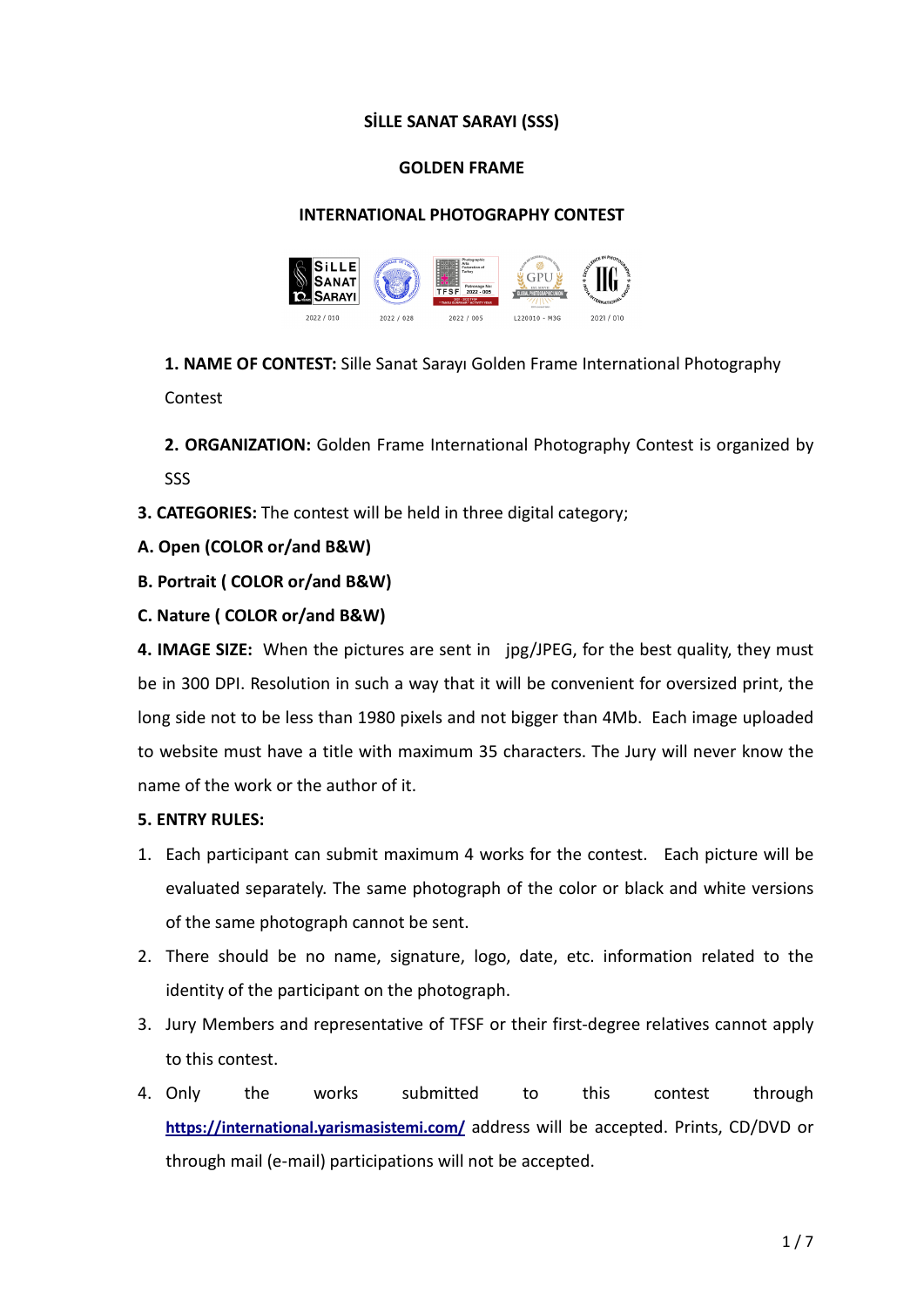- 5. The Participant accepts and confirms that the authorship of the work only belongs to him and all necessary permits are fully obtained.
- 6. If the works submitted to contest do not belong to the participants or any intention to make a default or make a change and attempt to mislead the jury will be considered as a violation of rules.
- 7. When the pictures are sent in jpg/JPEG, for the best quality, they must be in 300 DPI. Resolution in such a way that it will be convenient for oversized print, the long side not to be less than 1980 pixels and not bigger than 4Mb. Each image uploaded to website must have a title with maximum 35 characters. The Jury will never know the name of the work or the author of it.
- 8. Participants who are still on the TFSF restriction decision or who are on the FIAP red list cannot participate in this competition.
- 9. Before the jury's evaluation, organization and TFSF will determine the persons participating in this competition who are on the TFSF Restricted List and the FIAP Red List and will go to the elimination.
- 10. The sanctions in the 13th clause of

[https://tfsf.org.tr/writable/uploads/tfsf/TFSF\\_Yarisma\\_Duzenleme\\_Standartlari\\_Yone](https://tfsf.org.tr/writable/uploads/tfsf/TFSF_Yarisma_Duzenleme_Standartlari_Yonergesi-YG_002-9-24_05_2016.pdf) [rgesi-YG\\_002-9-24\\_05\\_2016.pdf](https://tfsf.org.tr/writable/uploads/tfsf/TFSF_Yarisma_Duzenleme_Standartlari_Yonergesi-YG_002-9-24_05_2016.pdf) are applied to the participant who violates the rules. All awards will be taken back from the participant if determined that the rules have been violated. In case the prize is canceled, its place will be left blank. This situation does not give an extra right to the other participants. The participant should return the prize if any prize is given. FIAP is also informed about the situation.

11. As this being a contest under the guidance of FIAP, the applicant accepts that, if necessarily found, FIAP can evaluate the conformity of the work in accordance with FIAP rules and provisions whether the applicant be a FIAP member or not. FIAP is authorized to make such investigations within their possibility in hand. If the owner of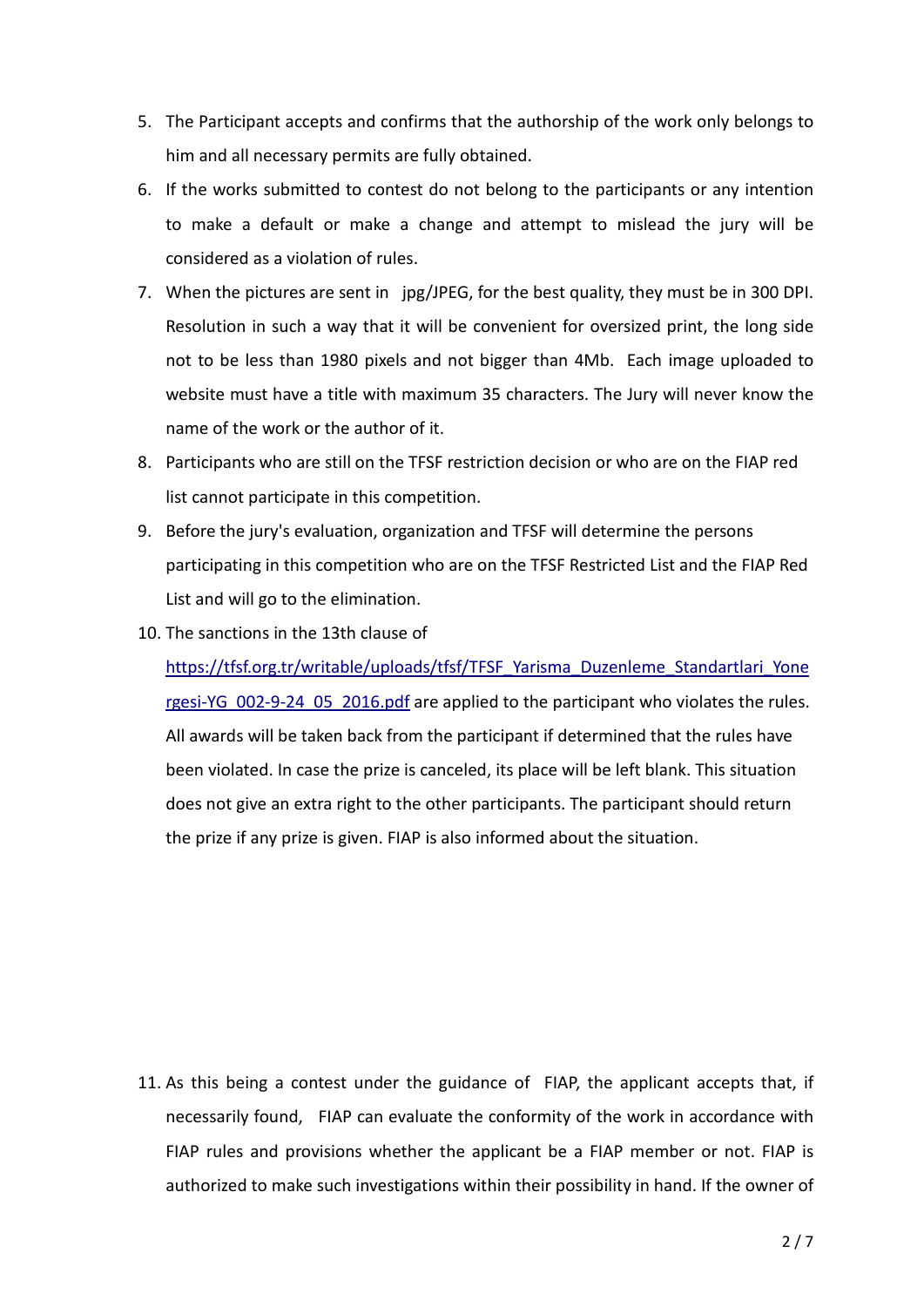the work does not give the required information or give the original file taken by the camera or do not cooperate with FIAP to solve the problem he will be considered as violating the rules. In this case, his name will be publicized and prohibited. For a possible investigation, it is recommended that EXIF outputs of the submitted photographs must be kept undestroyed in order to help in this case.

- 12. The copyright responsibility of the architectural buildings, works of art, human faces etc. used in the photographs belong to the participant. The participants declare and stipulate that the permissions are taken by them about this topic and all of the responsibility belongs to them in all disagreements. The organization institution does not accept any responsibility about this topic.
- 13. The jury may gather with one person more than the half of the number of the jury members.
- 14. In case any mistakes occur because of the system or the user in the photographs submitted to the contest from on the internet, the problem will be solved in a short time. The participant should contact the jury from on **sillesanat@sillesanat.com** and inform the jury about the situation. This e-mail address will be only used for the photograph submitting problems. Sending photographs to this e-mail address is not evaluated as participation and participation this way is not accepted.
- 15. TFSF or the organization will not be responsible for the possible problems which may originate from submitting the works.
- 16. About the topics not mentioned in the specifications or the possible disagreements, the Instructions of TFSF/UA Contest Organization Standards and the Organization Board and the TFSF YK Decisions are valid.
- 17. A digital album/slideshow which contains the award-winning and exhibited works will be found at<https://international.yarismasistemi.com/> address for 6 months ready to be downloaded by all of the participants.

#### **6. PUBLICATION AND COPYRIGHT:**

a) Awarded and accepted photographs will be kept in the archive of the Sille Sanat Sarayı. These photographs will be used for news, commercials and social responsibility projects by Sille Sanat Sarayı with the names of their owners and no royalty will be paid (No name is used in graphical works such as collage etc. with photographs).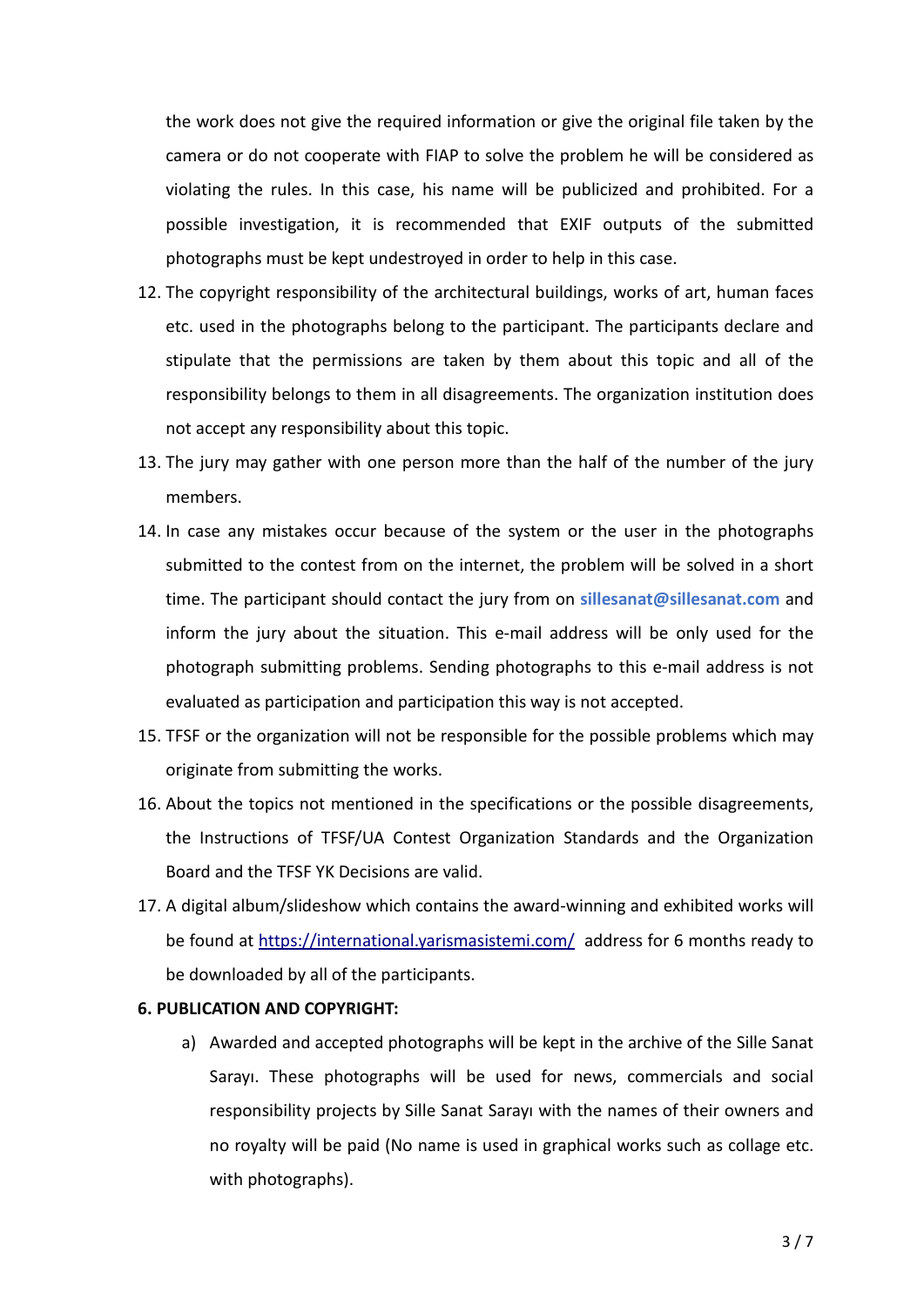- b) Sille Sanat Sarayı will use these photographs freely in its exhibitions, publications, printed material, documents (calendars, agendas, postcards, catalogs, web pages, electronic communication, and registration environments etc.) for promotion. For the works used this way, the authors recede, accept, declare and commit that they will by no means take their permission back later and proscribe the use of their works as stated above or demand any copyright or anything financial or incorporeal for this permission/deed of consent. Sille Sanat Sarayı will not pay any separate royalty for the permission/deed of consent given by the participant above. The works' right for use will belong to the authors and Sille Sanat Sarayı.
- c) Sille Sanat Sarayı under no circumstances permits the photographs to be used for other purposes.
- d) All of the photographs submitted should be taken by the participant. All legal responsibilities of the copyright violations which may occur in case the images which belong to people other than the participants are completely or partly used belong to the participant.
- e) It is assumed that the people who may be seen in the photographs submitted for the contest have given written consent for their photographs to be taken, submitted to a contest and published in the internet and press. All of the responsibilities of the disagreements which may occur because of the mentioned uses belong to the participant.
- f) The award-winning and exhibition award-winning photographs will be published at the https://sillesanat.com/ website and they will be exhibited depending on the capacity of the areas which will be determined. Moreover, the award-winning photographs will be published at the www.tfsf.org.tr website and at the social media (Facebook, Instagram, Twitter etc.) pages of the TFSF for promotion and they will be included in Almanac 2022 which is a publication of the TFSF.
- g) The photographs which do not win an award or exhibition award in the contest will be deleted from the system 90 (ninety) days after the Result Notification Date.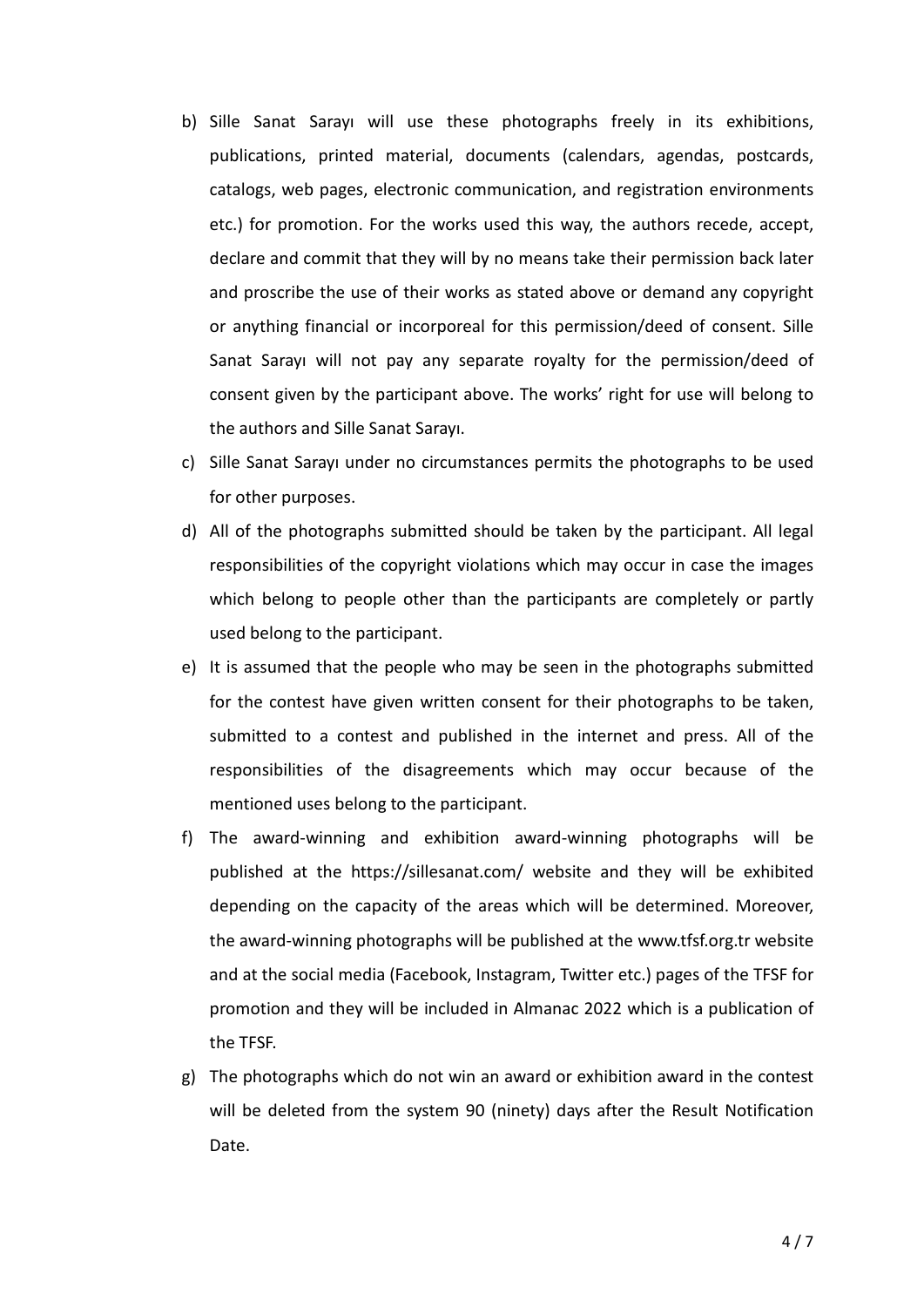- h) Jury members' scoring of photos will be done online using our own software that complies with the conditions. Prize distribution for the photos that make it to the final round will be held in the zoom program where the members of the jury and the TFSF representative will come together.
- i) About the topics which are not indicated in the specifications or cases which are not understood, the decisions of the Organization Board and the TFSF YK and the TFSF U/UA Contest Organization Standards Directive will be valid.
- **j)** The participants are assumed to accept the contest conditions when they submit their photographs. These specifications come into force when a participant submits his photographs. The participants are assumed to read and accept the provisions of this specification with their participation. The participants have no right to object to the provisions of the specification afterward.

#### **7. ENTRY FEE:**

**Entry fee is 12 EUR or 14 USD. All participants must pay the entry fee. The fee can be paid via PayPal. Our PayPal account is: [cebimerve@gmail.com](mailto:cebimerve@gmail.com) Please do not forget to add paypal and bank commission to entry fee.**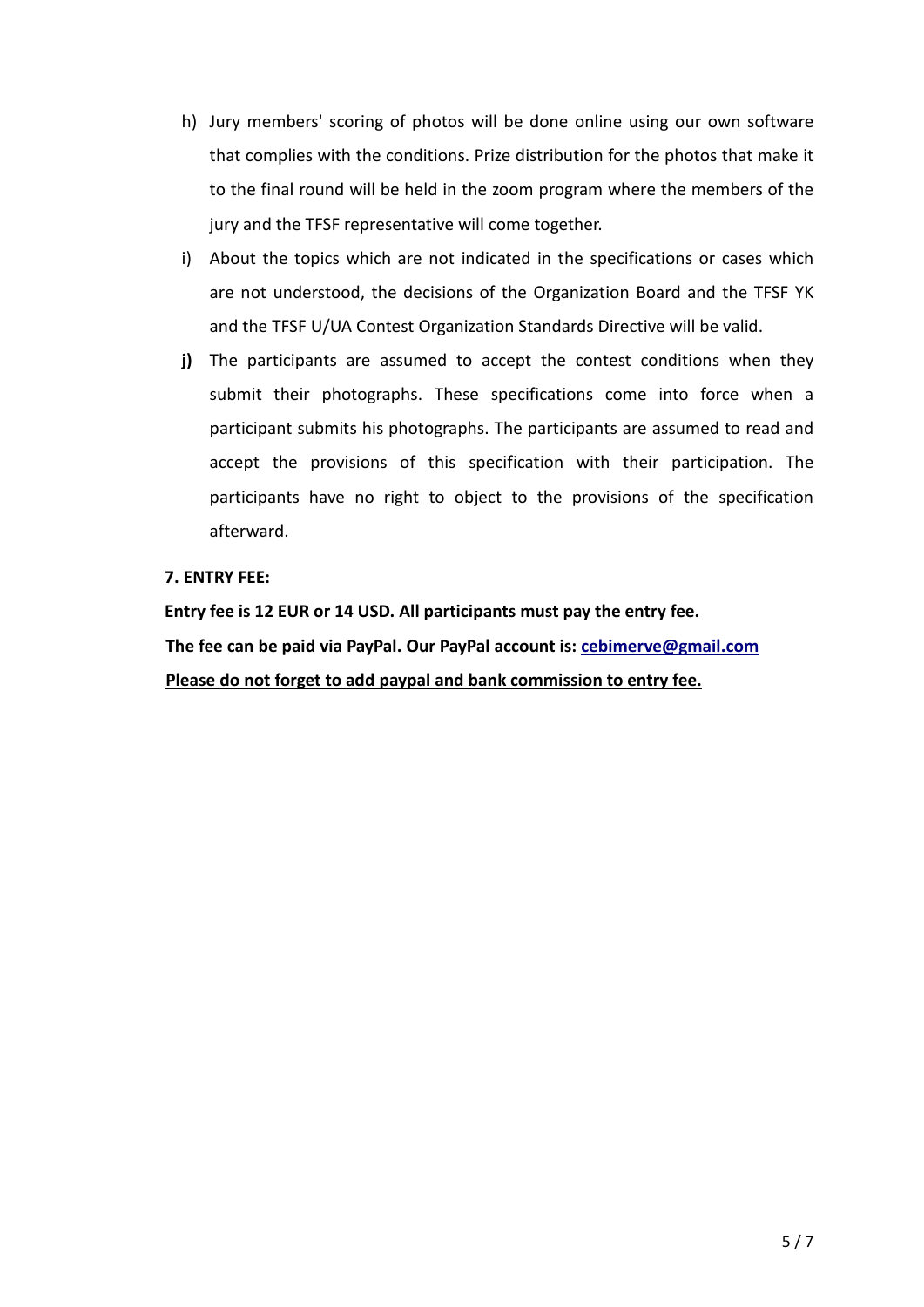#### **8. AWARDS:**

**FIAP Best Photographer Award (It will be given to the photographer who totally wins most admissions (exhibition-awards).**

Best Of Turkey Trophy **(It will be given to the photographer who totally wins most admissions (exhibition-awards) from Turkey.**

#### **For Each Category;**

FIAP Gold Medal

Sille Sanat Sarayı Gold Medal

GPU Gold Medal

Sille Sanat Sarayı Silver Medal

Sille Sanat Sarayı Bronze Medal

FIAP Mentions (6 Pieces)

Sille Sanat Sarayı Mention ( 6 Pieces)

Sille Sanat Sarayı Special Award

Golden Frame Special Award

Judge Choice (6 Pieces)

Salon Chairman Special Award (IIG Gold Medal) – Just one award from all categories.

**9. ACCEPTANCES :** Will not be less than 8 % of total participation.

# **10. CALENDAR :**

- Closing Date: 3<sup>rd</sup> September 2022
- Jury Meeting:  $10^{th} 11^{th}$  September 2022
- Notification of results: 18<sup>th</sup> September 2022
- Exhibition and Award Ceremony:  $20^{th}$  November 2022at Sille Sanat Sarayı Konya / **Turkey**

The results of the contest will be announced at https://sillesanat.com/ and https://tfsfonayliyarismalar.org/ website of TFSF on 27th June 2022**11.**